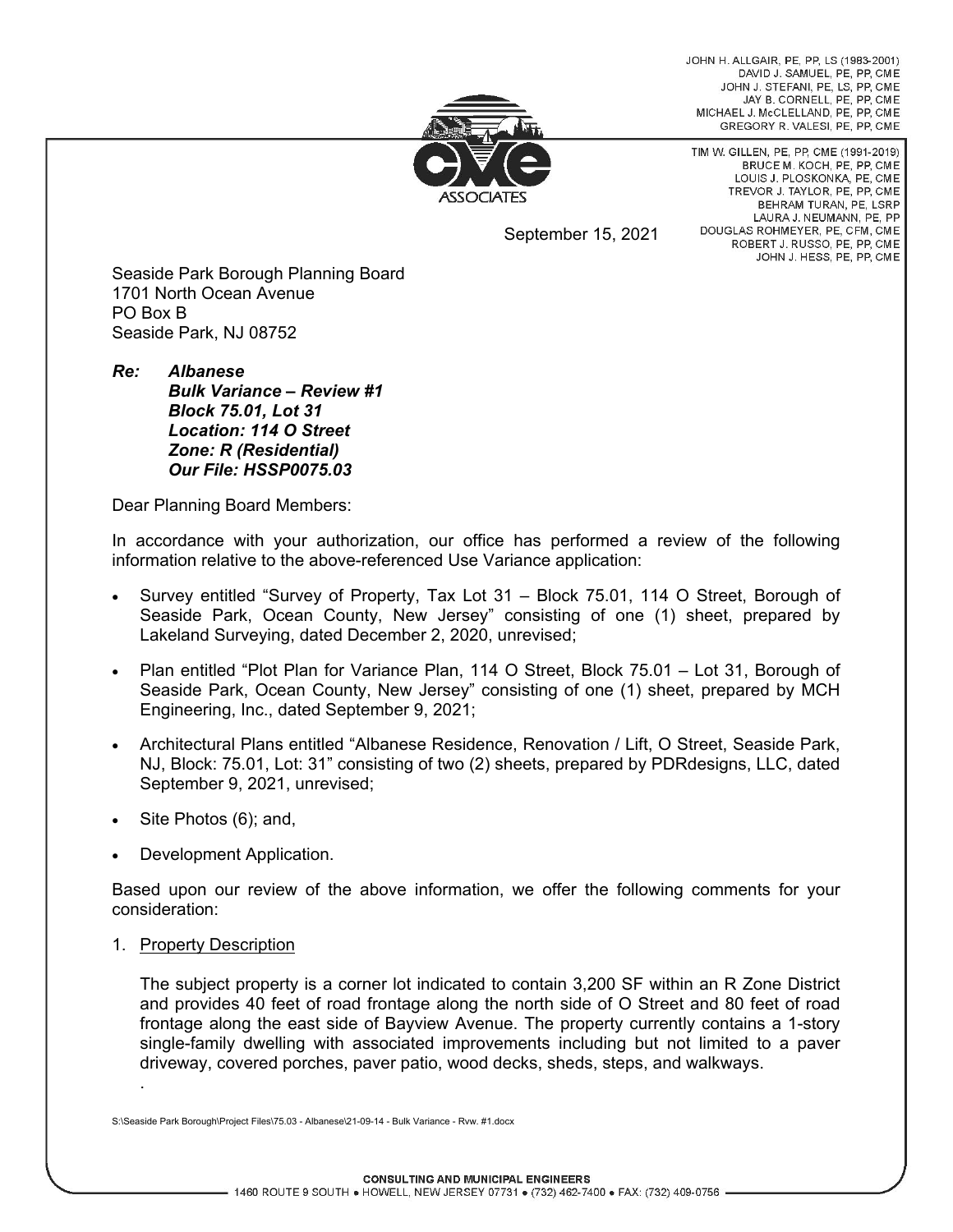

Bulk Variance – Review #1 **Page 2** Page 2

The Applicant proposes to elevate the existing one-story dwelling and also construct a new addition atop the elevated dwelling. A concrete driveway, covered porches and steps, AC platforms, paver walkways, covered patios, and stone areas are also proposed. The existing masonry shed in the northeasterly corner of the property is proposed to remain.

## 2. Surrounding Uses

Properties surrounding the subject property are similarly zoned R (Residential).

## 3. Zoning Compliance

The subject property is situated within an R Zone District. The table below summarizes the bulk measures and zone requirements for the property.

| <b>DESCRIPTION</b>                         | <b>REQUIRED</b>        | <b>EXISTING</b>      | <b>PROPOSED</b>      |
|--------------------------------------------|------------------------|----------------------|----------------------|
| Minimum Lot Area                           | $5,000$ sf             | $3,200$ s.f.         | 3,200 s.f. (EC)      |
| Minimum Lot Width                          | 50 feet                | 40 feet              | 40 feet (EC)         |
| Minimum Lot Depth                          | 50 feet                | 80 feet              | 80 feet              |
| Minimum Front Setback<br>(Bayview Avenue)  | 15 feet                | $±7$ feet            | 7.6 feet $(V)$       |
| Minimum Front Setback<br>(O Street)        | 15 feet                | 12 feet              | 12 feet (EC)         |
| Minimum Rear Setback                       | 20 feet                | N/A                  | N/A                  |
| Minimum Side Setback                       | 4 feet                 | 3.6 feet             | 3.6 feet (EC)        |
| <b>Minimum Combined Side</b><br>Setback    | 9.6 feet               | 25.6 feet            | 17 feet              |
| Maximum Lot Coverage by<br><b>Building</b> | 40%                    | ±37.6%               | ±36.9%               |
| Maximum Floor Area Ratio                   | 90%                    | 27.5%                | 62.2%*               |
| Maximum Impervious Lot<br>Coverage         | 60%                    | ±63.8%               | ±51.6%               |
| Maximum Building Height                    | 3-story / 26.24 feet** | 1-story / 12.32 feet | 2-story / 26.14 feet |

**(EC)** – Existing Condition **(V)** – Variance Required

S:\Seaside Park Borough\Project Files\75.03 - Albanese\21-09-14 - Bulk Variance - Rvw. #1.docx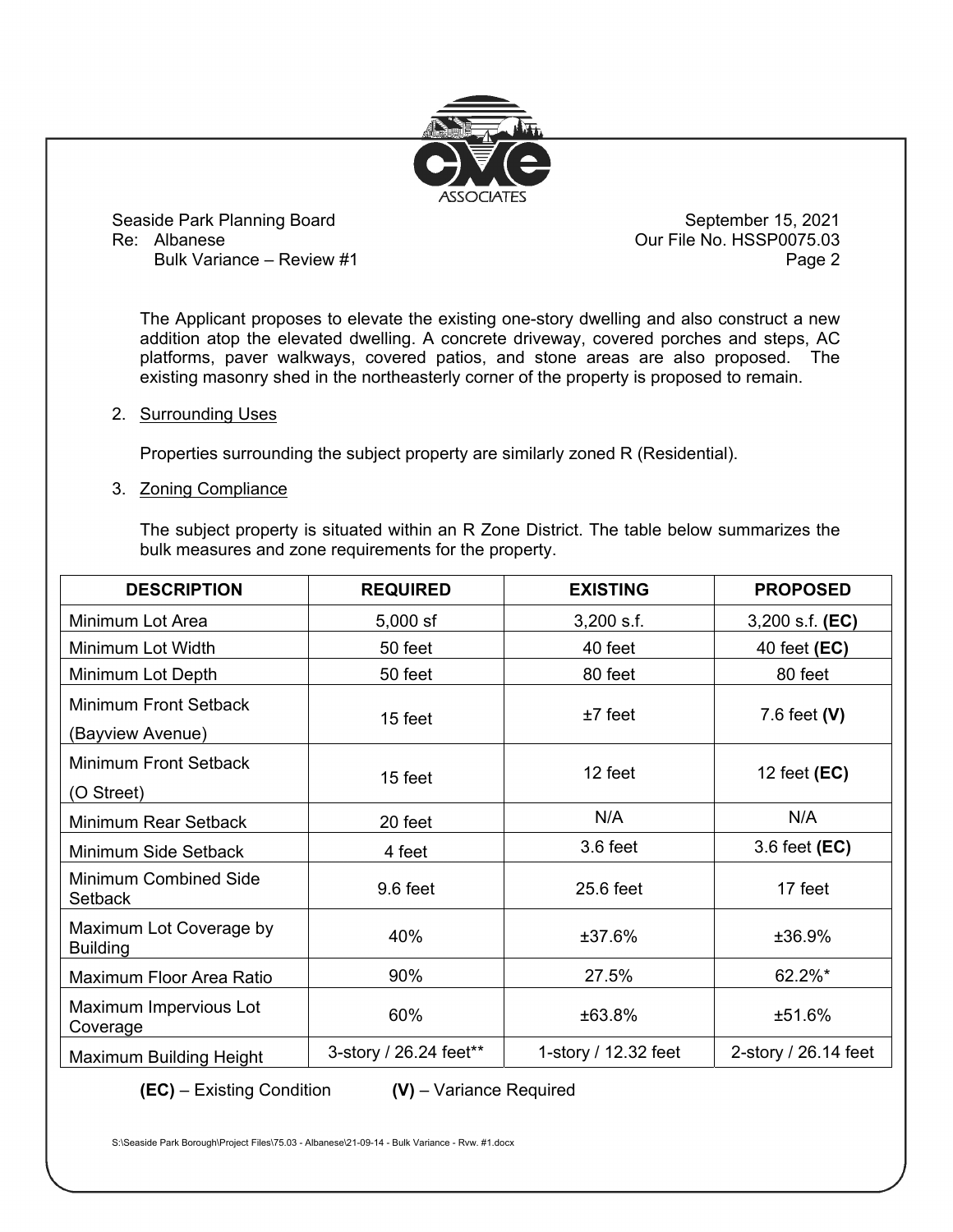

Bulk Variance – Review #1 **Page 3** 

\* - Floor Area Ratio calculations exclude garages at ground level. Applicant to confirm area will be flood proofed.

\*\* - Maximum height of building = (Lot Area \* 0.0032) + 16 (Section 200-67.E(7)(d)[2])

The Applicant has requested variances and/or design waivers for the following with this application:

a. *Section 200-67.E(1)(c)[4]* – The minimum front yard setback required is 15 feet, whereas 7.6 feet is proposed from Bayview Ave.

The Applicant also indicated that the following existing condition nonconformities would remain pertinent to the site:

- b. *Section 200-67.C(1)(b)*  The minimum side yard setback required for an accessory structure is 5 feet, whereas 2.2 feet is shown to remain.
- c. *Section 200-67.E(1)(c)[1]*  The minimum lot area required is 5,000 square feet, whereas 3,200 square feet is shown to remain.
- d. *Section 200-67.E(1)(c)[2]*  The minimum lot width required is 50 feet, whereas 40 feet is shown to remain along O Street.
- e. *Section 200-67.E(1)(c)[4]*  The minimum front yard setback required is 15 feet, whereas 12 feet is shown to remain along O Street.
- f. *Section 200-67.E(2)(a)*  The minimum side yard setback required is 4 feet, whereas 3.6 feet is shown to remain.
- 4. The Applicant has provided sufficient information in accordance with Ordinance Section 200-73.A.(10). Accordingly, we recommend that the application be deemed **complete** at this time and we estimate that the following fees are required:
	- a. *Nonrefundable Application Fees:*

|  |  | <b>Ordinance Section</b> |  |  |
|--|--|--------------------------|--|--|
|--|--|--------------------------|--|--|

| $200-11B(2)$ | Request for Bulk Variance | \$280.00 |
|--------------|---------------------------|----------|
|              | Subtotal:                 | \$280.00 |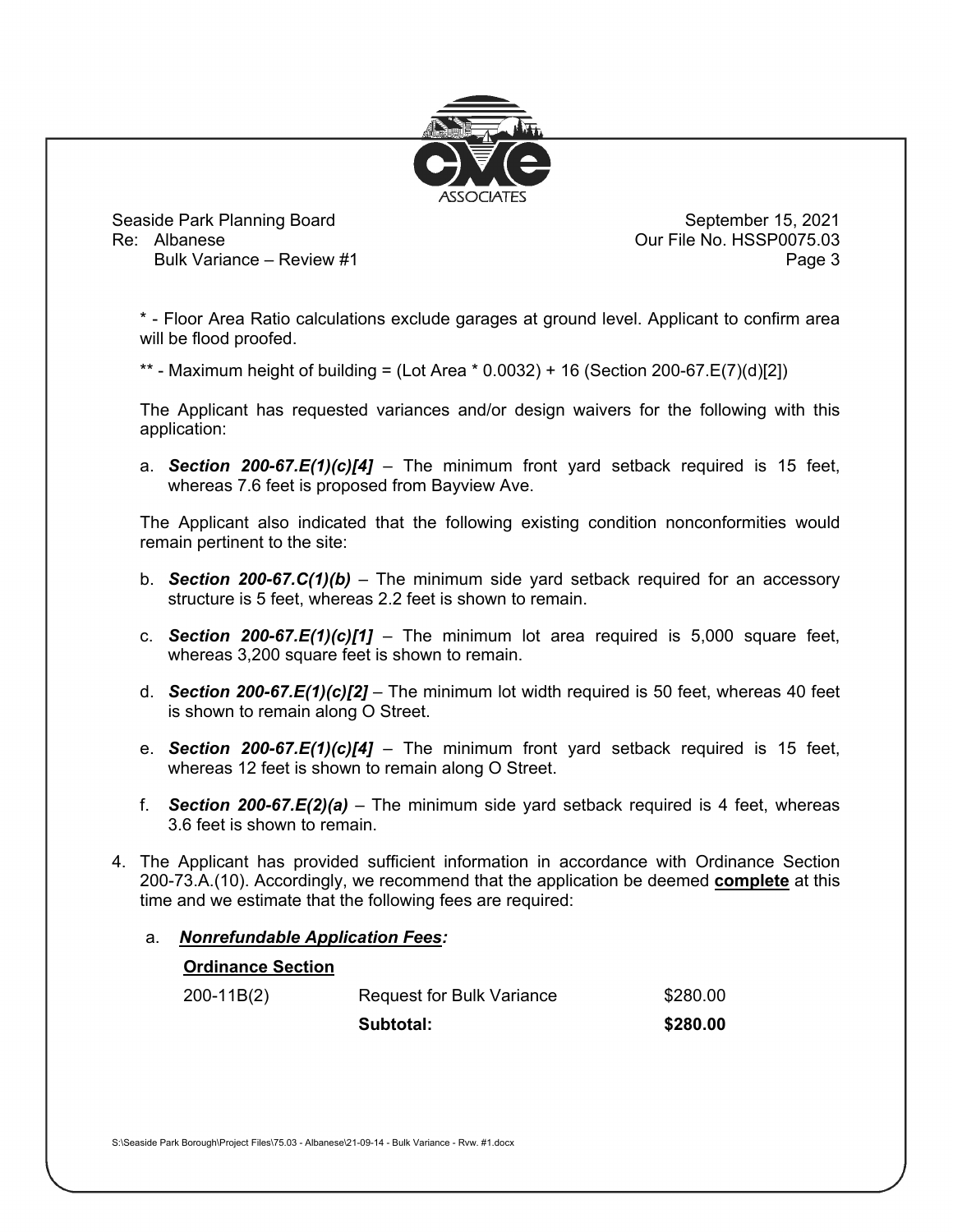

Bulk Variance – Review #1 **Page 4** Page 4

## b. *Professional Services Escrow Fees:*

## **Ordinance Section**

200-11B(2) Request for Bulk Variance \$690.00

**Subtotal: \$690.00** 

We recommend the Borough collect \$280.00 in nonrefundable application fees and \$690.00 in professional services escrow fees from the Applicant prior to deeming the application complete.

- 5. The Applicant should be prepared to discuss the following issues with the Board:
	- a. Reasons supporting the granting of required variances and/or design waivers and continuance of existing condition nonconformities.
	- b. The property is located within an AE-7 FEMA Flood Zone. The Applicant should discuss compliance with regulations regarding same.
	- c. The stormwater management of the property, as well as any flood damage prevention measures should be reviewed with the Board. Applicant should specially discuss roof leaders, downspout locations, flood vent locations and the ground floor wall material.
	- d. It appears that a portion of surface runoff will be directed to a low spot in the northeasterly corner of the property. The Applicant and/or Applicant's Engineer should clarify if proposed grading can be modified to direct surface runoff to the Bayview Avenue right-of-way.
	- e. The Applicant should clarify the proposed access to the electric meters. A separate landing and fixed stairs to provide access to the electric meters appears to be required. The Applicant shall confirm that separate access to the electric meters will be provided and will comply with all applicable requirements outlined in Section 200-67.E(1)(B)[9].
	- f. Applicant should verify compliance with the applicable conditions outlined in Section 405 Article III Driveways, specifically Section 405-20 Curb Cut Specifications & Section 405- 21 Drive Apron, Sidewalk, and Curb Construction Specifications. The sidewalk adjacent to the driveway should be reconstructed as 6" thick, reinforced with wire mesh.
	- g. Applicant should confirm number of proposed bedrooms and single-family use and verify the proposed number of parking spaces comply with both RSIS and Borough requirements.

S:\Seaside Park Borough\Project Files\75.03 - Albanese\21-09-14 - Bulk Variance - Rvw. #1.docx